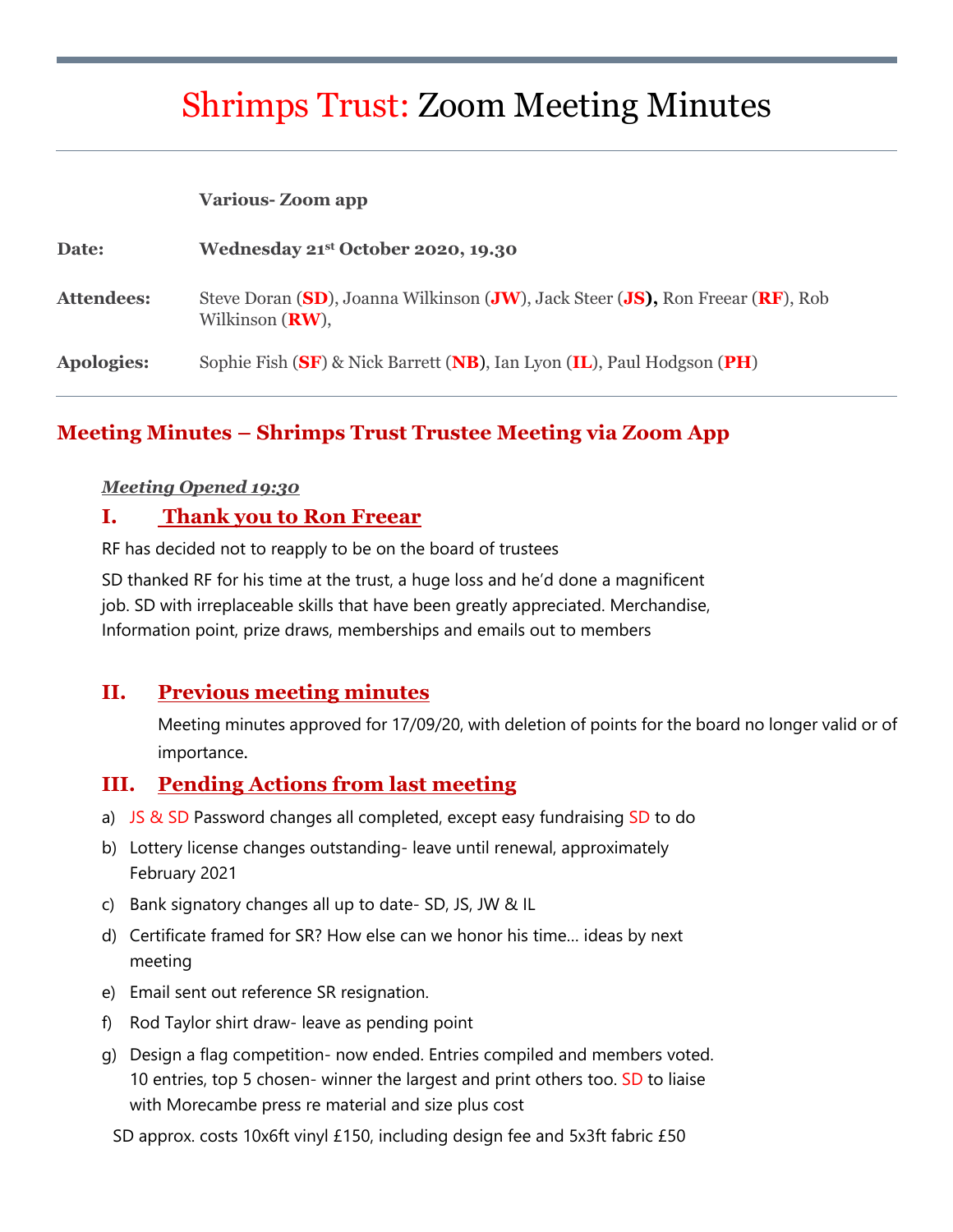h) SD pursued eyelets at Tradesignz. Hem now in place thank you to Janette at a Stitch in Time. Awaiting call back from tradesignz. Lancastle also offered help but not in same time frame or cost bracket. Aim for it to be back up and left on Tuesday 03/11 or following Saturday game.

SD to contact Mickey Millar ref 2 flags to display.

SD to follow up with Chris Whitehead for fire safety certificates

- i) See g & h
- j) Pringle sponsorship now adopted from Stuart Rae. Cheque raised for payment. Is there a player thank you message?
- k) Mafoumba shirts misplaced and will be replaced, Ryan Cooney in Burnley…. Tbc!

## **IV. Membership numbers and benefits Update**

a) Memberships at 377 (76 new, 18 of which lapsed, 54 life, 14 junior).

Personalized targeted email out to lapsed members to encourage renewal generated 4 sign ups- well done JS (54 been members for 3 years and not renewed this year)

b) SD continuing to send out email and visit premises to all businesses to ensure all happy and able to continue offering discounts- including Salt Ayre now received

SD Fiona Pearce collected, x1 Burger King and Buzz Bingo to check and collect vouchers

c) 43% on direct debit scheme

d) New sign ups discussed and up to date.

e)/ f) September and October prizes up to date except 2/3. A couple of confirmations outstanding. SD to check with Hurley regarding money off voucher

## **V. Trust Finance Update**

JS sent information before the meeting.

a) Expenses relating to monthly prize draws, postage, Paypal and DD fees, cost of packs, released licenses, Pringloe sponsorship and Mbulu flowers and cost of badges.

Income from sponsorship of flyers and prize draw. . Income includes badges sold on Ebay of £116.

Surplus of £2375

Fund balances are flag fund £1197, raise the roof £3987 and general reserves £10407.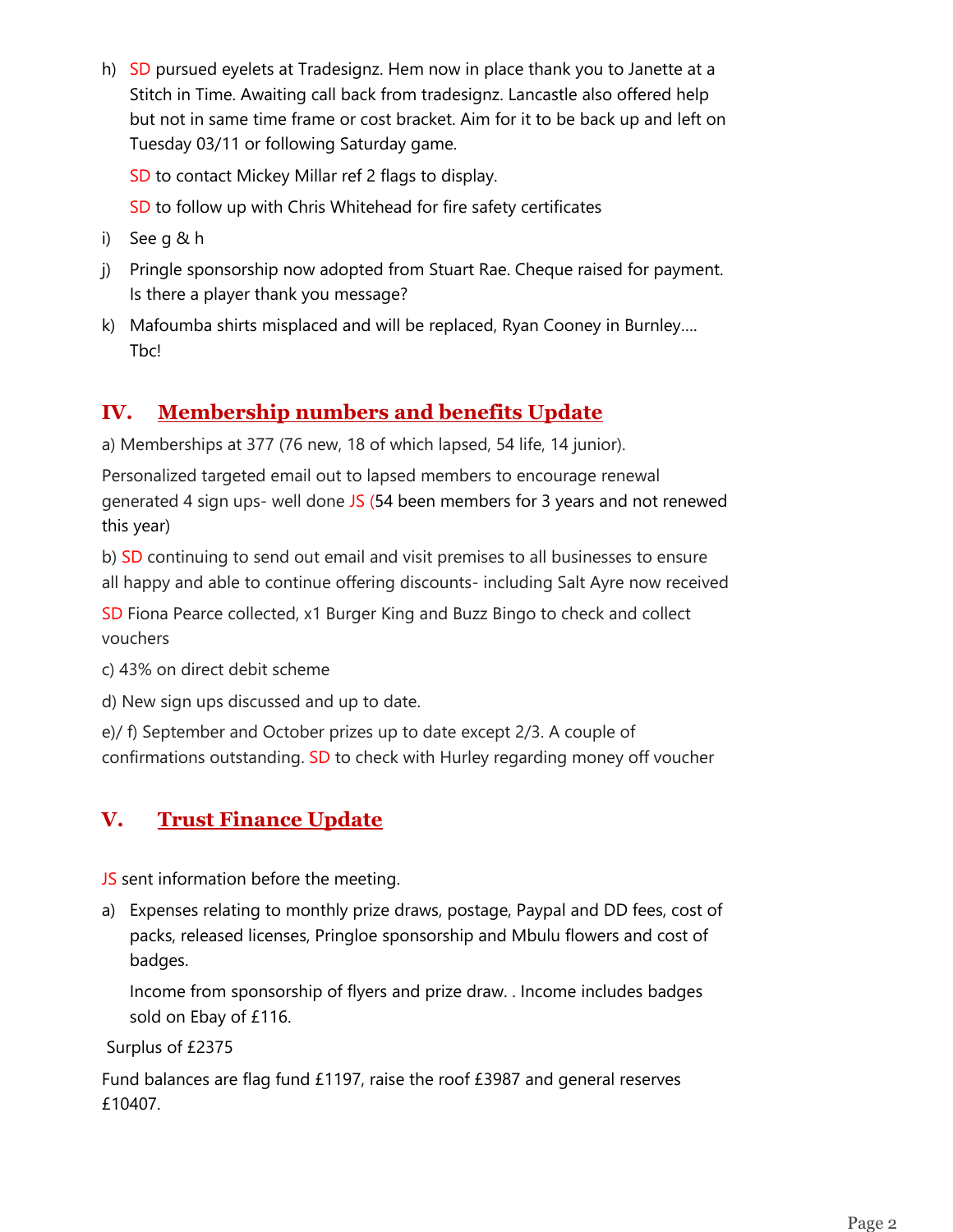- b) All agreed approval of final annual report of unaudited financial statement for year ended 31/5/20
- c) Debtors are Northgate and Boardwalk. SD
- d) See above

## **VI. 2020 AGM & Shrimps trust election**

- a) 14/11/20. Motions form on website and emailed to members. Agreed to hold prize draw and direct debit shirt draw also. Messages from players/ Derek…. tbc Add instructions on how to interact and chat on zoom, how it works Will have run through beforehand Need members to talk to us to push ideas on.
- b) Steve chair, Jack read main report, Jo record minutes Need Rob and another to check screens for chat and issues.
- c) Paul Hodgson, Joanna Wilkinson, Jason Arrowsmith, Steve Sanderval & Micky Millar- all on website

## **VII. Calendar**

Aim to be available  $2^{nd}/3^{rd}$  week of November.

Preorder available from end of October

Local delivery to be offered

Available in shop? Tbc SD

Payment- cash on delivery, izettle invoice or direct debit payment.

SD to query different amount of units costing with Morecambe Press

SD Sponsorship of months to pursue. RW confirmed.

## **VIII. Website update and content refresh**

Rob Ellis re designing and uploading website. To review and spilt content for checking between trustees.- to follow

## **IX. Fundraising and events**

All on hold until 2021

## **X. Meeting date and responsibilities**

Next AGM run through Wednesday 04/11 at 7pm